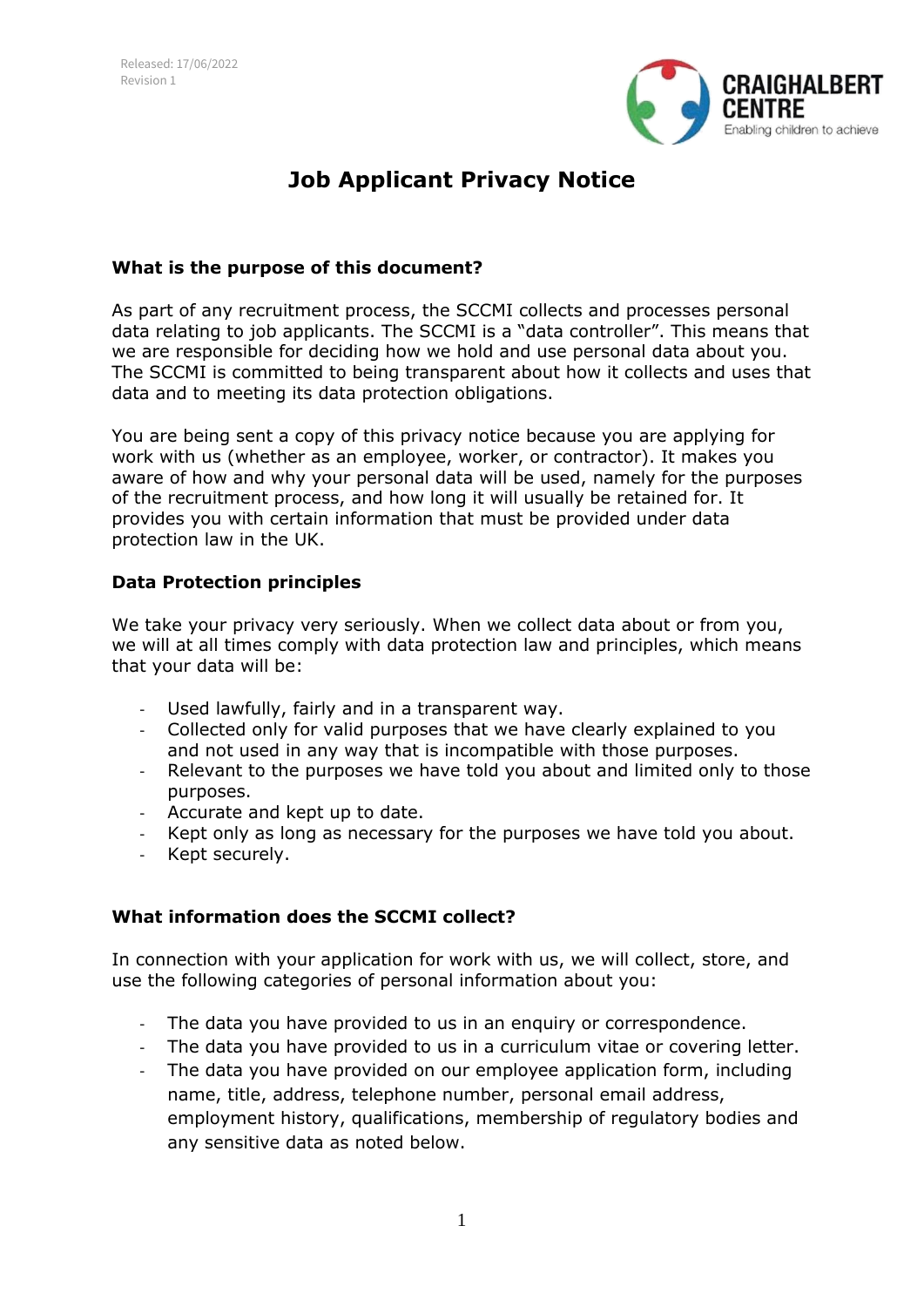

- Data collected through your responses to our technical assessments where we ask you to complete these.
- Any data you provide to us during an interview.

We may also collect, store, and use the following "special categories" of more sensitive personal information:

- Data about your health, including any medical condition, health, and sickness records.
- Data about criminal convictions and offences.

## **How is your personal information collected?**

We may collect personal information about candidates from the following sources:

- You, the candidate.
- Disclosure Scotland PVG Scheme Membership data in respect of criminal convictions (successful candidates only).
- Occupational Medical Services provider in respect of your pre-employment health check (successful candidates only).
- Your General Practitioner in respect of your pre-employment health screening questionnaire (successful candidates only).
- Your named referees, from whom we request the following categories of data: General suitability for the post, including details of honesty and character (successful candidates only).

The following data from third parties is collected for successful candidates only:

- Registration with the General Teaching Council for Scotland.
- Registration with the Scottish Social Services Council.
- Confirmation of Residence Permit conditions from the UK Border Agency.

#### **How will we use information about you?**

We will use the personal information we collect about you to:

- Assess your skills, qualifications, and suitability for the role.
- Assess your capability to fulfil the role
- Carry out background and reference checks, where applicable.
- Communicate with you about the recruitment process.
- Keep records related to our recruitment processes.
- Comply with legal or regulatory requirements.

We require a valid legal basis to collect and use your personal data: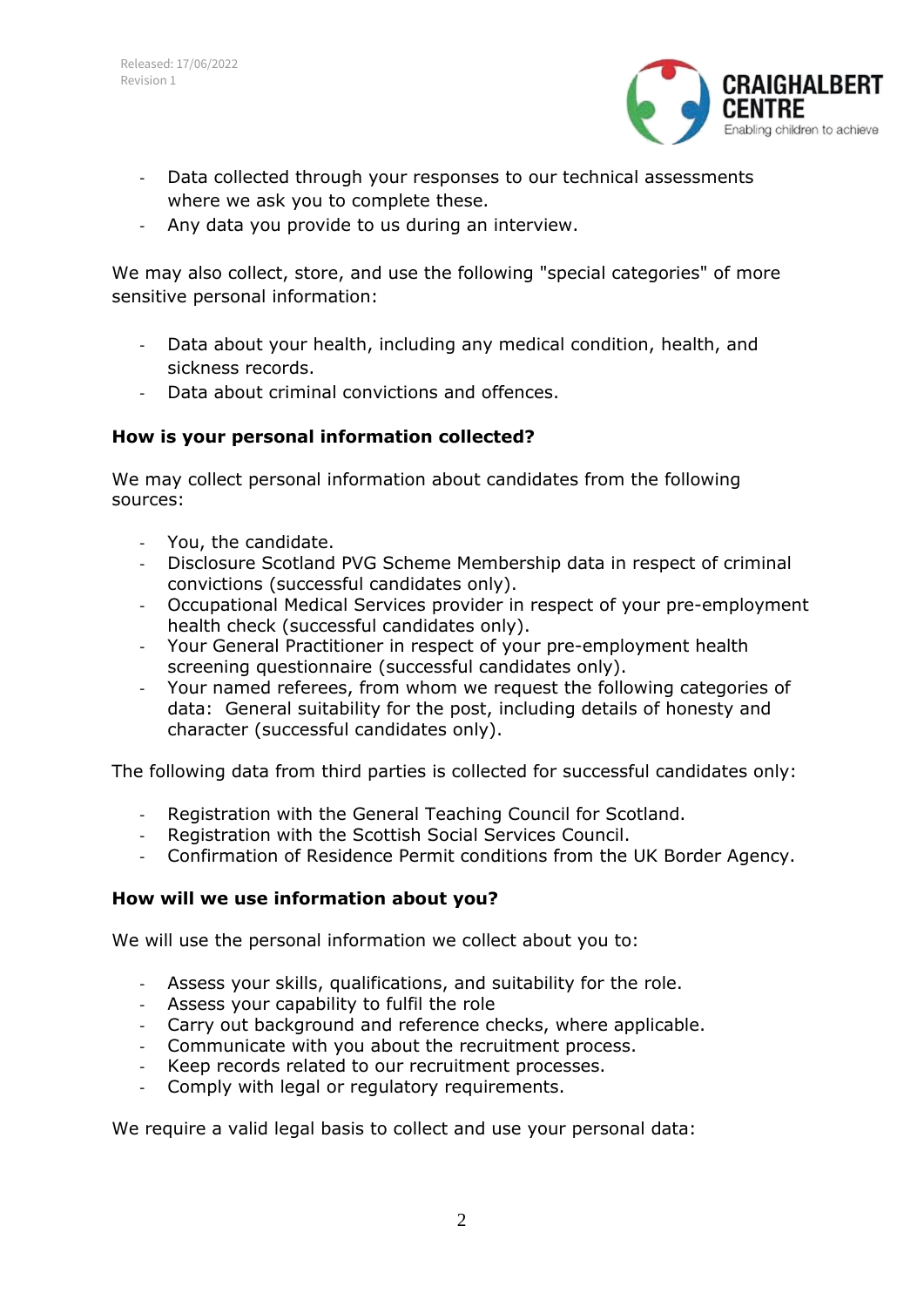

- It is in our legitimate interests to decide whether to appoint you to the role since it would be beneficial to our business to appoint someone to that role.
- We also need to process your personal data to decide whether to enter into a contract of employment with you.

Having received your employee application form, covering letter and/or CV, we will then process that data to decide whether you meet the basic requirements to be shortlisted for the role.

If you do, we will decide whether your application is strong enough to invite you for an interview. If we decide to call you for an interview, we will use the information you provide to us at the interview, including any technical assessments undertaken, to decide whether to offer you the role. If we decide to offer you the role, we will then carry out a Disclosure Scotland PVG check and request any references not previously requested before confirming your appointment.

## **How we use particularly sensitive personal information**

We will use your particularly sensitive personal information in the following ways:

- We will use data about your health or disability status to consider whether we need to provide appropriate adjustments during the recruitment process, for example whether adjustments need to be made during an assessment test or interview.
- We will use data about your health or disability status to consider whether this may affect your ability to fulfil the role without reasonable adjustments and what adjustments may be required.

# **Data about criminal convictions**

We will collect data about your criminal convictions history if we would like to offer you the role (conditional on checks and any other conditions, such as references, being satisfactory). We are required to carry out a criminal records check in order to satisfy ourselves that there is nothing in your criminal convictions history which makes you unsuitable for the role. In particular:

- We are legally required by the Scottish Social Services Council and the General Teaching Council for Scotland to carry out criminal record checks for those carrying out classroom based/or academic teaching roles.
- This position is exempt from the provisions of the Rehabilitation of Offenders Act 1974 under section 4(2) of said 1974 Act. Candidates are therefore required to disclose any unspent convictions or cautions and any spent convictions for offences included in Schedule A1, 'Offences which must always be disclosed' of the Rehabilitation of Offenders Act (Exclusions and Exceptions) (Scotland) Amendment Order 2015 No.2.
- Candidates are not required to disclose spent convictions for offences included in Schedule B1, 'Offences which are to be disclosed subject to rules' until such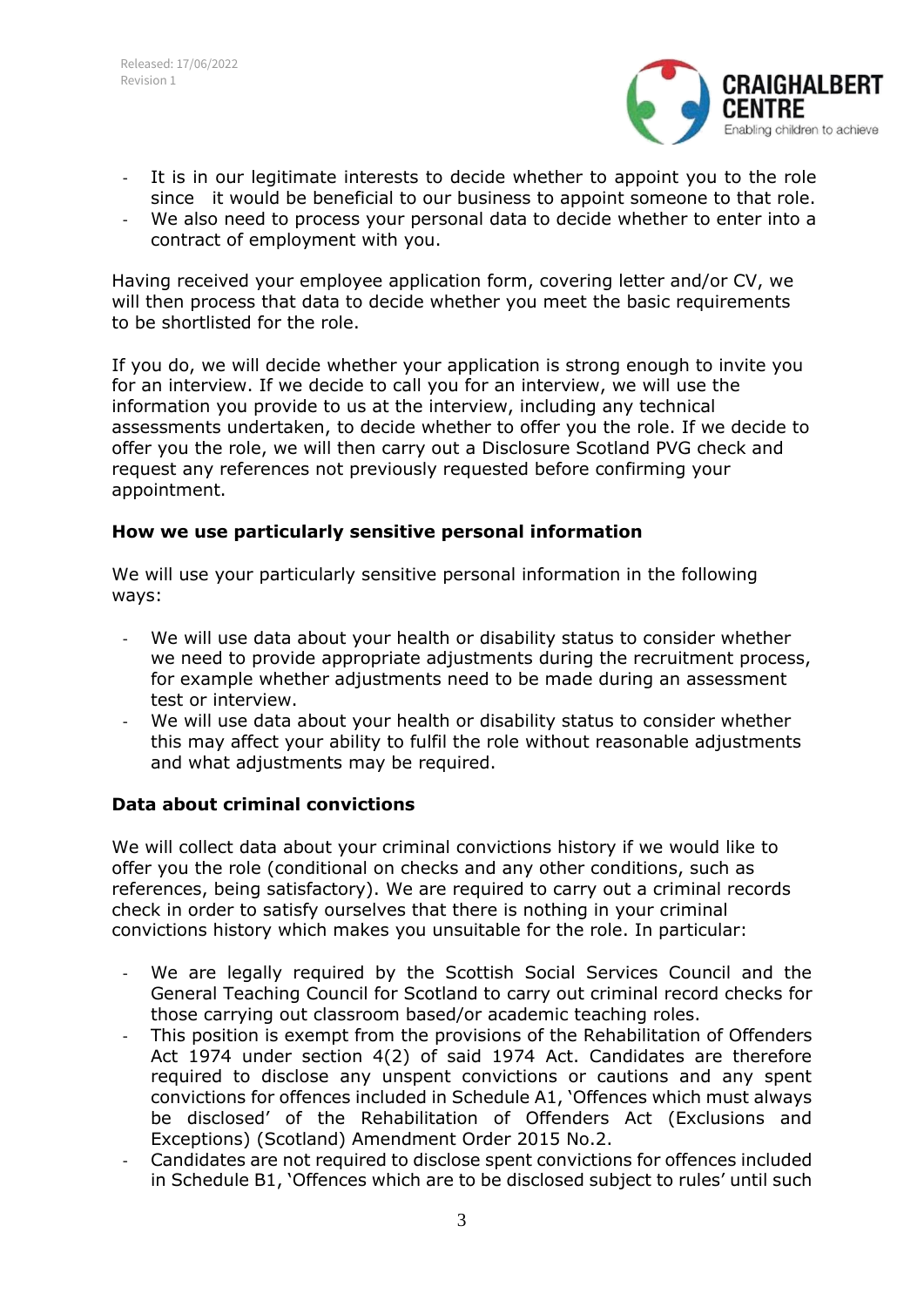

time as they are included in a higher-level disclosure issued by Disclosure Scotland. These lists of offences are available on the Disclosure Scotland website or at www.legislation.gov.uk.

- Roles at the SCCMI are eligible for PVG Scheme Membership from Disclosure Scotland. We have in place an appropriate policy document and safeguards which we are required by law to maintain when processing such data.

## **For how long does the SCCMI keep data?**

We will retain your personal data for a period of 6 months after we have communicated to you our decision about whether to appoint you to the role. We retain your personal data for that period so that we can show, in the event of a legal claim, that we have not discriminated against candidates on prohibited grounds and that we have conducted the recruitment exercise in a fair and transparent way. After this period, we will securely destroy your personal data in accordance with our data retention policy.

If we wish to retain your personal data on file, on the basis that a further opportunity may arise in future and we may wish to consider you for that, we will write to you separately, seeking your explicit consent to retain your personal data for a fixed period on that basis.

If your application for employment is successful, personal data gathered during the recruitment process will be transferred to your personnel file and retained during your employment. The periods for which your data will be held will be provided to you in a new employee privacy notice.

#### **Your rights**

As a data subject, you have a number of rights. You can:

- access and obtain a copy of your data on request;
- require the SCCMI to change incorrect or incomplete data;
- require the organisation to delete or stop processing your data, for example where the data is no longer necessary for the purposes of processing;
- object to the processing of your data where the organisation is relying on its legitimate interests as the legal ground for processing; and
- ask the SCCMI to stop processing data for a period if data is inaccurate or there is a dispute about whether or not your interests override the SCCMI's legitimate grounds for processing data.

If you would like to exercise any of these rights, please contact our HR Advisor, Kirsty MacIndeor: [Kirsty@craighalbert.org.uk](mailto:Kirsty@craighalbert.org.uk) or call 01236 456 100

If you believe that the SCCMI has not complied with your data protection rights, you can complain to the [Information Commissioner.](https://ico.org.uk/global/contact-us/)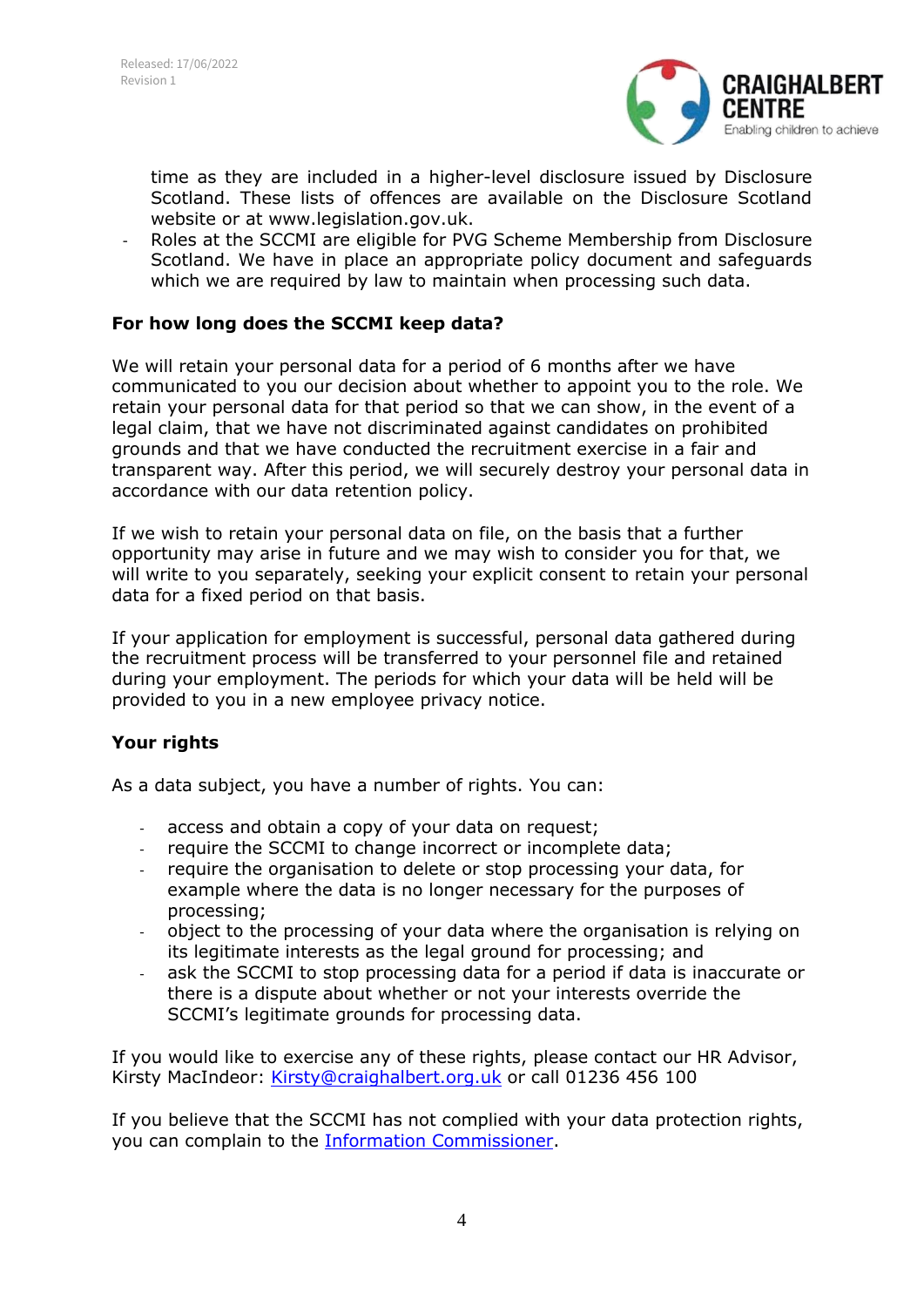

## **If you fail to provide personal information**

You are under no statutory or contractual obligation to provide data to the SCCMI during the recruitment process. If you fail to provide information when requested, which is necessary for us to consider your application (such as evidence of qualifications, medical history, convictions or work history), we will not be able to process your application successfully. For example, if we require references for this role and you fail to provide us with relevant details, we will not be able to take your application further.

#### **Right to withdraw consent**

When you apply for a role at the SCCMI, you provide consent to us processing your personal information for the purposes of the recruitment process. You have the right to withdraw your consent for processing for that purpose at any time. To withdraw your consent, please contact our HR Advisor, Kirsty MacIndeor: [Kirsty@craighalbert.org.uk](mailto:Kirsty@craighalbert.org.uk) or call 01236 456 100. Once we have received notification that you have withdrawn your consent, we will no longer process your application and, subject to our retention policy, we will dispose of your personal data securely.

#### **Automated decision-making**

You will not be subject to decisions that will have a significant impact on you based solely on automated decision-making.

#### **Version Control Information**

#### **Revision History**

| <b>Revision</b><br><b>Number</b> | l Author    | <b>Details</b> | <b>Sign Off</b> | <b>Release</b><br><b>Date</b> |
|----------------------------------|-------------|----------------|-----------------|-------------------------------|
|                                  | K MacIndeor | New Document   |                 | 17/06/2022                    |
|                                  |             |                |                 |                               |